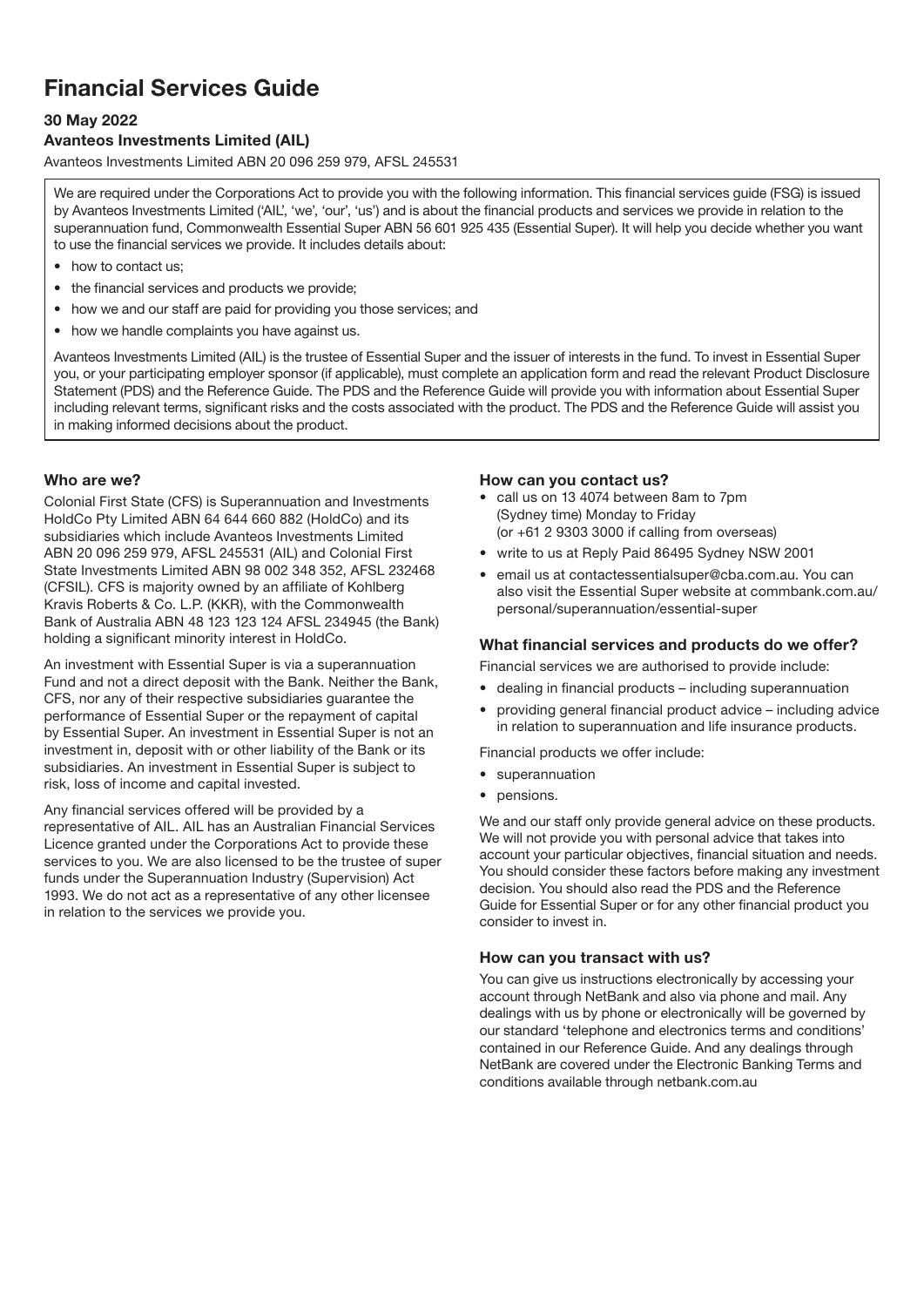#### How are we remunerated for the services we provide?

If you invest in a product we offer, we will receive remuneration in relation to your investment in that product. This remuneration may include administration and investment fees and costs and transaction fees. The remuneration we will receive for Essential Super is through the fees we receive whilst you hold the product. These fees are set out in the Essential Super PDS. You should refer to the PDS for any other product we offer for details of the remuneration we receive in relation to that particular product.

We do not receive any fees or charge additional fees for providing general financial product advice. Our employees and directors receive salaries, bonuses and other benefits from us. They do not receive specific payments or commissions for providing you with advice. Bonus payments and other benefits are based on pre-determined objectives.

We do not pay commissions or provide other benefits to third parties for referring customers to us.

However, we may make payments to the Bank for the distribution and administrative services it provides to AIL in relation to Essential Super. For details of the remuneration paid by the Bank to its employees and directors, you should refer to the Bank's FSG available at [commbank.com.au.](http://commbank.com.au) We may also share profits with the Bank.

The insurance provider is AIA Australia Limited ABN 79 004 837 861 AFSL 230043 (AIA Australia, the 'Insurer'). AIA Australia is part of the AIA Group. The insurance cover is provided under policies issued to the trustee. AIA Australia is not part of the Commonwealth Bank of Australia (CBA) Group of companies. CBA, its subsidiaries and AIL do not guarantee the obligations or performance of AIA Australia or the products it offers.

Colonial First State Investments Limited ABN 98 002 348 352 (CFSIL) is the responsible entity for most of the investment options. CFSIL receives and retains fees in connection with those investment options, as disclosed in this document and the relevant disclosure document. The Bank may charge annual maintenance levies to CFSIL as an issuer of underlying investments. These are not additional charges to you. The only fees payable in respect of those investment options are the charges disclosed in the relevant disclosure documents.

The Bank may provide products that are available through Essential Super. The Bank receives and retains fees in connection with these products.

Your adviser may belong to a related party of the Bank. Details of these relationships should be disclosed by your adviser in documents such as the Financial Services Guide which your adviser must give you.

## Managing conflicts of interest

Commonwealth Bank of Australia ABN 48 123 123 124 (the Bank) holds a significant minority interest in HoldCo, of which AIL is a subsidiary.

All related party transactions are conducted on arm's length terms. Accordingly, AIL believes that related parties are receiving reasonable remuneration. Any conflict of interest or potential conflict of interest is managed in accordance with the CFS's Conflicts Management Policy. AIL is the trustee and makes its investment decisions in accordance with its systems and processes separately from other CFS entities or the Bank. The available investments may include securities or other financial products issued by other CFS entities or the Bank. As a result, the activities of other CFS entities or the Bank may have an effect on the investments.

AIL makes no representation as to the future performance of any underlying investments held in Essential Super, including those issued by CFSIL, other CFS entities or the Bank. AIL, other CFS entities, the Bank and their directors and employees may hold, buy or sell shares or other financial products included in the options in Essential Super. They may have business relationships (including joint ventures) with related parties or any of the entities included in Essential Super. In addition, they may from time to time advise AIL in relation to activities unconnected with Essential Super. Such relationships and advisory roles may include acting as general financial adviser in respect of, without limitation, corporate advice, financing, funds management, property and other services. The directors and employees of AIL, other CFS entities and the Bank may hold directorships in the companies held by the options included in Essential Super. Any confidential information they receive as a result of the business relationships, advisory roles and directorships discussed above will not be made available to AIL.

#### What kind of compensation arrangements are in place for a breach of our legal obligations

Where we are liable to meet a claim, payment will generally be paid from our cash flows and available resources.

For claims, we may rely on and claim under the professional indemnity insurances that we hold. These insurances are between us and the insurer and are intended to respond to civil liability resulting from significant claims for compensation made against us for financial services provided by us or our representatives. These insurances provide cover even if one of our representatives has ceased to act or work for us.

Our compensation arrangements comply with the legal requirements set out in section 912B of the *Corporations Act*. 1

## How is privacy dealt with?

Your privacy is important to us. In general, we collect and verify information about you (and where applicable, persons acting on your behalf) to manage the client relationships we have with you. This is to ensure we provide the products and services most appropriate to your needs and to make sure we comply with our legal obligations. The information required to be collected and verified by us depends on who you are and the nature of the service to be provided by us. For more information on our privacy and information handling practices please refer to the Essential Super Reference Guide. CFS's Privacy Policy is available at [cfs.com.au/privacy.](http://cfs.com.au/privacy)